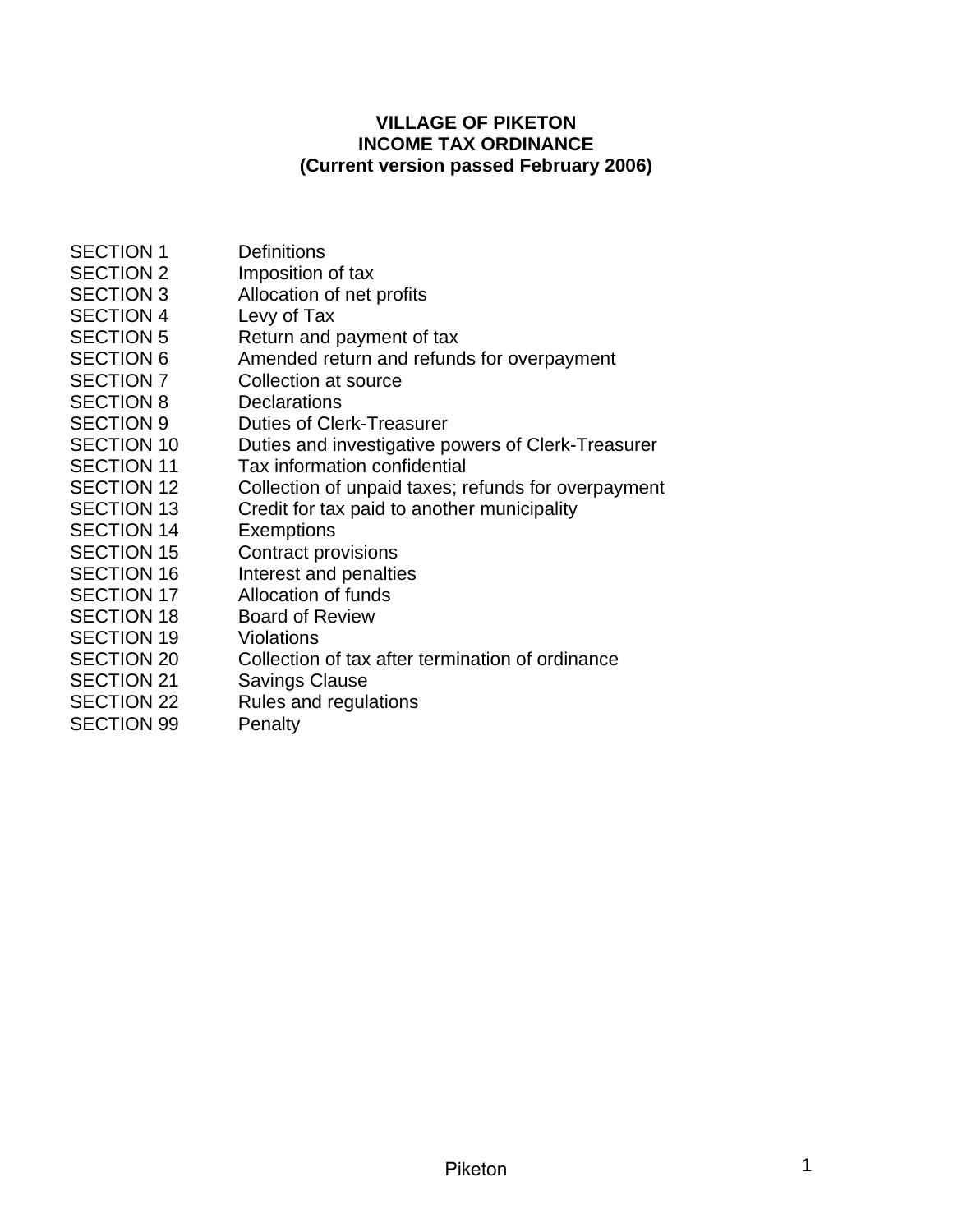## <span id="page-1-0"></span>**SECTION 1 – DEFINITIONS**

For the purpose of this ordinance, the following definitions shall apply unless the context clearly indicates or requires a different meaning. The singular shall include the plural; the masculine gender shall include the feminine and the neuter genders.

ADJUSTED FEDERAL TAXABLE INCOME - A "C" corporation's federal taxable income before net operating losses and special deductions as determined under the Internal Revenue Code, but including subsequent adjustments from required additions and deductions. Passthrough entities must compute "Adjusted Federal Taxable Income" as if the pass-through entity was a "C" corporation. This definition does not apply to any taxpayer required to file a return under Ohio Revised Code (ORC) Section 5745.03 or to the net profit from a sole proprietorship. This definition is effective for tax years beginning on or after September 1, 2005.

ASSOCIATION - A partnership, limited partnership, limited liability company, S Corporations as defined in the federal tax code, 26 U.S.C. 1361, or any other form of unincorporated enterprise.

Board of Review - The Board created by and constituted as provided in Section 18 of the ordinance.

BUSINESS - An enterprise, activity, profession or undertaking of any nature conducted for profit or ordinarily conducted for profit, whether by an individual, partnership, fiduciary, trust, association, corporation or any other entity.

CORPORATION - A corporation (not including S Corporations as defined in the federal tax code, 26 U.S.C. 1361), or joint stock association organized under the laws of the United States, the State of Ohio, or any other state, territory or foreign country or dependency.

Domicile -The permanent legal residence of a taxpayer. A taxpayer may have more than one residence but not more than one domicile.

EMPLOYEE - One who works for income, qualifying wages, salary, commissions or other type of compensation in the service and under the control of an employer.

EMPLOYER - An individual, partnership, association, corporation, governmental body, unit or agency or any other entity, whether or not organized for profit, that employs one or more persons on an income, salary, wage, commission, or other compensation basis.

FISCAL YEAR - An accounting period of 12 months or less ending on any day other than December 31.

Generic form - A n electronic or paper form designated for reporting estimated municipal income taxes, and/or annual municipal income tax liability, and/or separate requests for refunds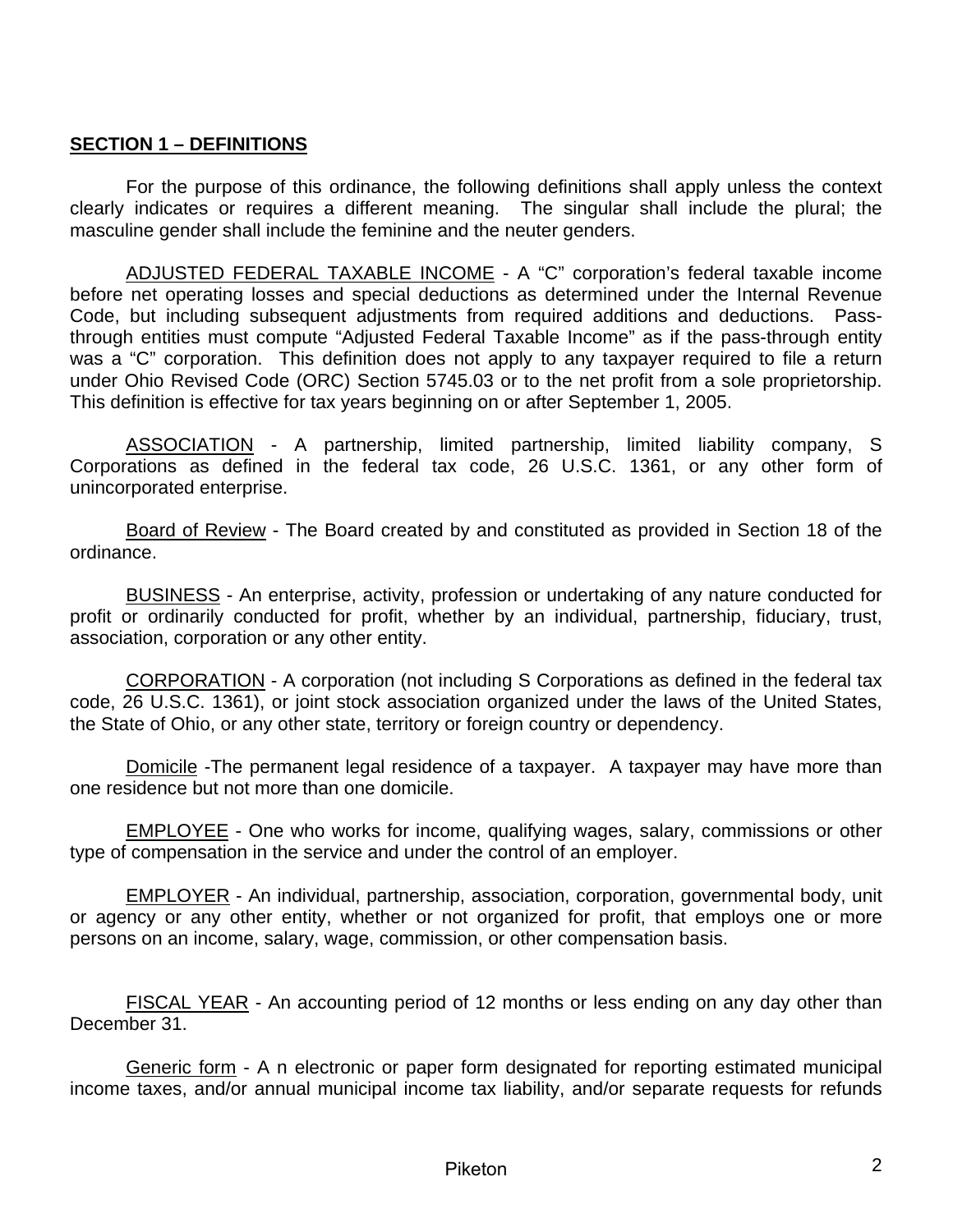that contain all the information required on the Village of North Kingsville's regular tax return and estimated payment forms and refund request forms, and are in a similar format that will allow processing of the generic forms without altering the Village's procedures for processing forms.

GROSS RECEIPTS - The total revenue derived from sales, work done, or service rendered.

Income - All monies, subject to limitations imposed by ORC 718, derived from any source whatsoever, including but not limited to:

(1) All income, qualifying wages, commissions, other compensation and other income from whatever source received by residents of The Village of Piketon.

(2) All salaries, wages, commissions, other compensation and other income from whatsoever source received by nonresidents for work done or services performed or rendered or activities conducted in The Village of Piketon.

(3) The portion attributable to the Village of Piketon of the net profits of all unincorporated businesses, associations, professions, corporations, or other entities, from sales made, work done, services performed or rendered, and business or other activities conducted in The Village of Piketon.

NET PROFITS - See "adjusted federal taxable income".

NONRESIDENT INDIVIDUAL - An individual who is not domiciled in the Village of Piketon.

NONRESIDENT UNINCORPORATED BUSINESS ENTITY - An unincorporated business entity not having an office or place of business within the Village.

PERSON - Every natural person, partnership, fiduciary, association or corporation. Whenever used in any clause prescribing and imposing a penalty, the term as applies to any unincorporated entity shall mean the parties or members thereof, and as applied to corporations, the officers thereof.

PLACE OF BUSINESS - Any bona fide office (other than a mere statutory office), factory, warehouse or other place which is occupied and used by the taxpayer in carrying on any business activity individually or through any one or more of his regular employees regularly in attendance.

QUALIFYING WAGE - These are wages as defined in Section 3121 (a) of the Internal Revenue Code, without regard to any wage limitations, but including subsequent adjustments from required additions and deductions. "Qualifying wage" represents employees' income "(including non-qualified deferred compensation and stock options)" from which municipal tax shall be deducted by the employer, and any wages not considered a part of "qualifying wage" shall not be taxed by the Village of Piketon. This definition is effective January 1, 2005 for taxable years 2005 and later.

RESIDENT INDIVIDUAL - Any individual who is domiciled in the Village of Piketon.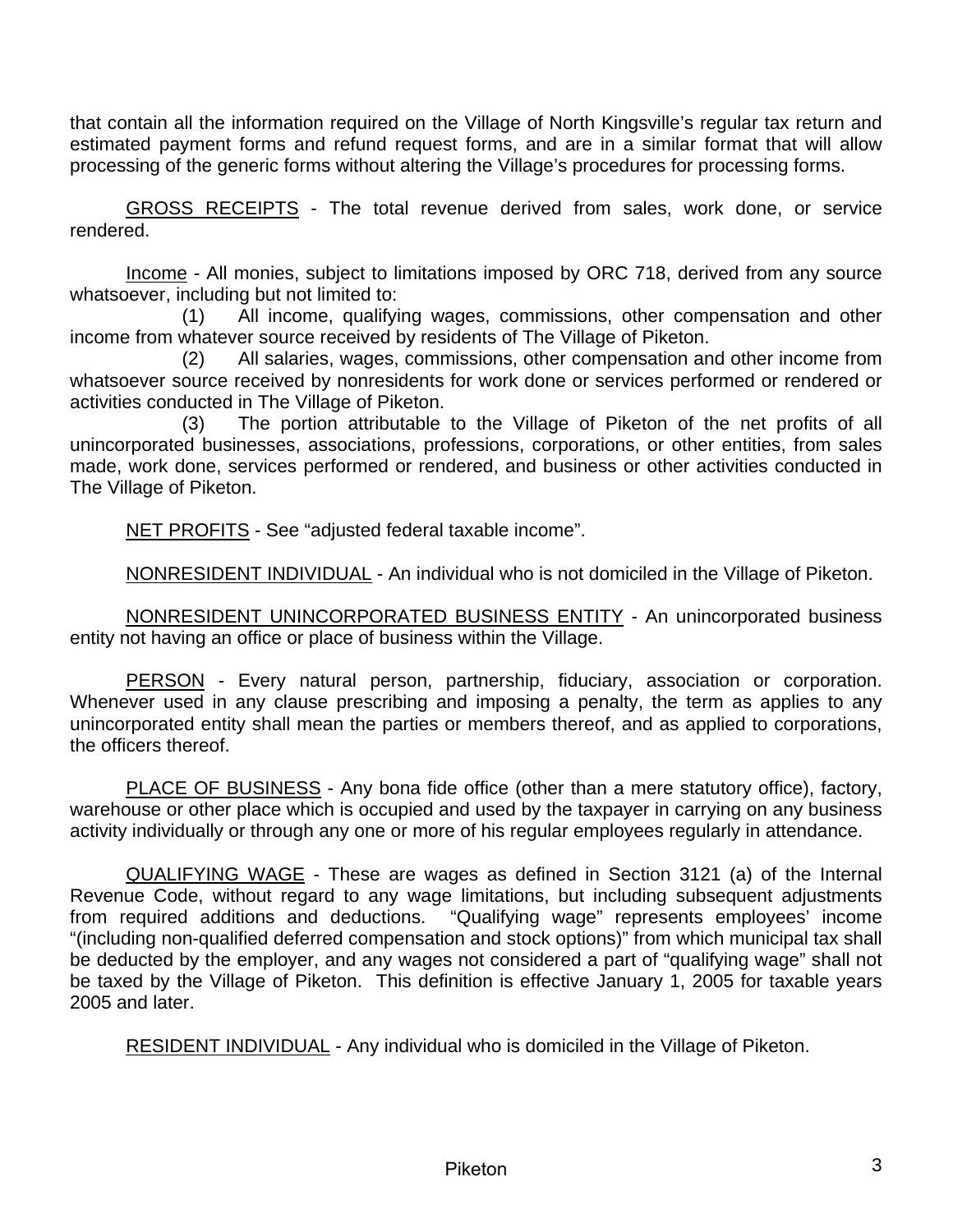<span id="page-3-0"></span>RESIDENT UNINCORPORATED BUSINESS ENTITY - An unincorporated business entity having an office or place of business within the Village.

TAXABLE INCOME - Income, minus the deductions and credits allowed by this ordinance. (See "Income" definition.)

TAXABLE YEAR - The calendar year or the fiscal year upon the basis of which the net profits are to be computed under this ordinance and, in the case of a return for a fractional part of a year, the period for which such return is required to be made.

Taxpayer – A person, whether an individual, partnership, limited partnership, corporation, association, or other entity, required hereunder to file a return and/or pay a tax.

Village - The Village of Piketon, Ohio.

## **SECTION 2 – IMPOSITION OF TAX**

To provide for the purposes of general Village operations, maintenance, new equipment and capital improvements of the Village, there is hereby levied a tax at the rate of 1% per annum on the following:

(A) On all income, qualifying wages, commissions and other compensation earned and/or received by residents of the Village. For clarification income includes, but is not limited to, lottery winnings, gambling and sports winnings, and winnings from games of chance.

(1) If the taxpayer is considered a professional gambler for federal income tax purposes, related deductions as permitted by the Internal Revenue Code shall be allowed against gambling and sports winnings.

(2) If the taxpayer is not considered a professional gambler for federal income tax purposes, a deduction not to exceed \$5,000 shall be allowed. The deduction shall be the lesser of \$5,000, or the combined income from lottery, gambling and sports winnings, and games of chance. If said income is payable to the taxpayer in more than one year, the deduction applies only in the first year in which the income is received.

(B) On all income, qualifying wages, commissions and other compensation earned by nonresidents of the Village for work done or services performed or rendered in the Village. Separation pay, termination pay, reduction-in-force pay, and other compensation paid as a result of an employee leaving the service of an employer shall be allocable only to the Village.

(C) Net profits.

(1) On the net profits earned of all unincorporated businesses, professions, or other activities conducted by residents of the Village.

(2) On the net profits earned of all unincorporated businesses, professions, or other activities conducted in the Village by nonresidents.

(3) For the purposes of paragraphs (C)(1) and (C)(2) above, a non-resident association shall not be taxable as an entity, but any member thereof who is a resident of the Village shall be taxed individually on his share whether distributed or not, of the annual net profits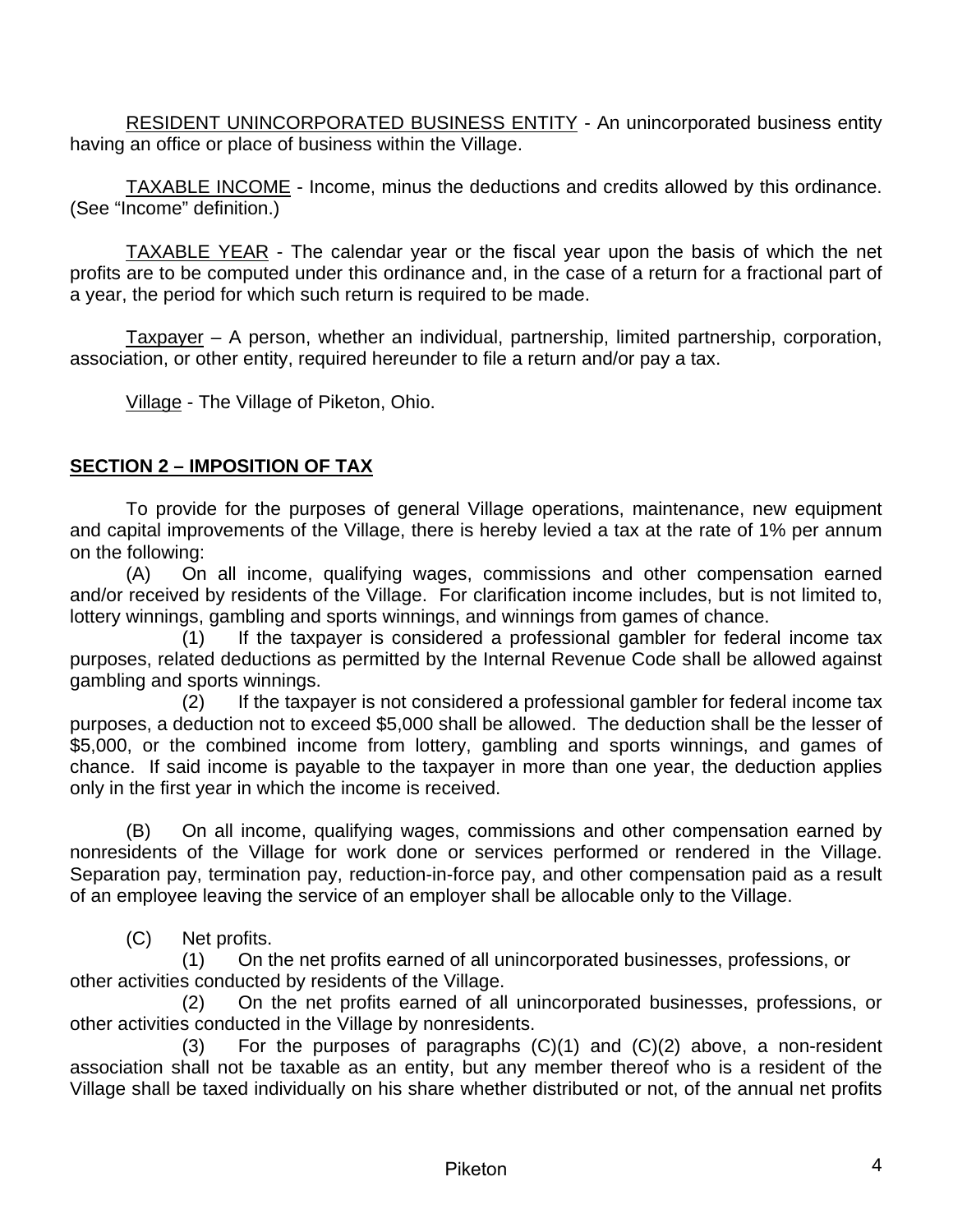of the association, and any non-resident members thereof shall be taxed individually only on that portion of his share, whether distributed or not, of the annual net profits of the association as is derived from work done, services performed or rendered, and business or other activities conducted in the Village.

(D) On the net profits of all corporations, estates, and trusts, derived from work done or services performed or rendered and business or other activities conducted in the Village, whether or not such corporations, estates, and trust have their principal or any place of business located in the Village.

(E) The tax upon all of the income specified in paragraphs (A), (B), (C), and (D) hereof shall remain in effect for the purpose of filing returns and collection of the tax at the rate of 1% with regard to all income earned and/or received on and/or after September 1, 2005.

(F) (1) The Village of Piketon shall not tax the compensation of an individual if all of the following apply:

(a) The individual does not reside in the Village.

 (b) The compensation is paid for personal services performed by the individual in the Village on twelve or fewer days during the calendar year, in which case the individual shall be considered an "occasional entrant" for purposes of the Village income tax. A day is a full day or any fractional part of a day.

(c) In the case of an individual who is an employee, the principal place of business of the individual's employer is located outside the Village and the individual pays tax on compensation described in Section 2 to the municipality, if any, in which the employer's principal place of business is located, and no portion of that tax is refunded to the individual.

(d) The individual is not a professional entertainer or professional athlete, the promoter of a professional entertainment or sports event, or an employee of such a promoter, all as may be reasonably defined by the Village.

(2) Beginning with the thirteenth day an individual deemed to have been an occasional entrant to the Village performs services within the Village, the employer of said individual shall begin withholding the Village income tax from remuneration paid by the employer to the individual, and shall remit the withheld income tax to the Village in accordance with the requirements of this ordinance. Since the individual can no longer be considered to have been an occasional entrant, the employer is further required to remit taxes on income earned in the Village by the individual for the first twelve days.

(3) If the individual is self-employed, it shall be the responsibility of the individual to remit the appropriate income tax the Village.

(F) Exemptions.

The tax provided for herein shall not be levied on the following:

(1) The Military pay or allowances of members of the Armed Forces of the United States and of members of their reserve components, including the National Guard.

(2) The income of religious, fraternal, charitable, scientific, literary or educational institutions to the extent that such income is derived from tax exempt real estate, tax exempt tangible or intangible property or tax exempt activities and only to the extent that the said income is exempt from federal income tax.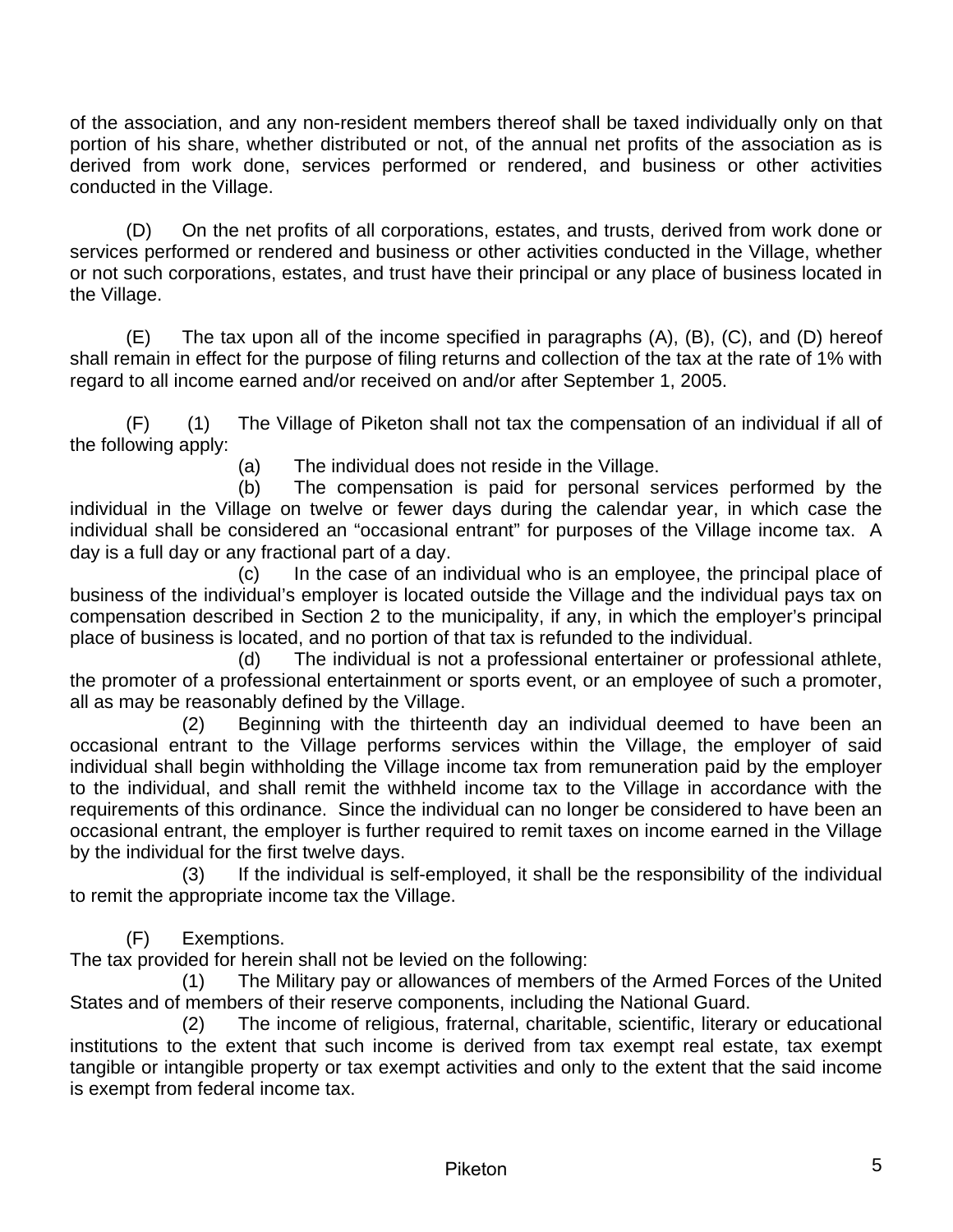<span id="page-5-0"></span>(3) Social security benefits, unemployment compensation (excluding supplemental unemployment compensation), payments from pension plans or similar payments, including disability payments received from private industry, or local, state, or federal governments, or from charitable, religious or educational organizations, and the proceeds of sick, accident, or liability insurance policies. The disability benefits excludable must be a permanent nature as determined by a physician or government entity.

(4) Compensation for personal injuries or for damages to property by way of insurance or otherwise, but this exclusion does not apply to compensation paid for lost salaries or wages or to compensation from punitive damages.

(5) Income of any natural person under 18 years of age.

 (6) Parsonage allowance, to the extent of the rental allowance or rental value of a house provided as part of an ordained minister's compensation. The ordained minister must be duly ordained, commissioned, or licensed by a religious body constituting a church or church denomination, and must have authority to perform all sacraments of the church.

 (7) Mentally retarded and developmentally disabled employees earning less than the minimum hourly wage while employed at government-sponsored sheltered workshops.

(8) Compensation paid to a precinct election official, to the extent that such compensation does not exceed \$1,000 annually.

(9) Receipts by bona fide charitable, religious and educational organizations and associations, when those receipts are from seasonal or casual entertainment, amusement, sports events and health and welfare activities when any such are conducted by bona fide charitable, religious or educational organizations and associations and only to the extent that the said income is exempt from Federal Income Tax.

(10) Gains from involuntary conversions, cancellation of indebtedness, items of income already taxed by the State of Ohio from which the Village is specifically prohibited from taxing and income of a decedent's estate during the period of administration (except such income from the operation of a business).

(11) Income, salaries, wages, commissions and other compensation and net profits, the taxation of which is prohibited by the United States Constitution or any act of Congress limiting the power of the states or their political subdivisions to impose net income taxes on income derived from interstate commerce, and/or is prohibited by the Constitution of the State of Ohio or any act of the Ohio General Assembly limiting the power of a municipality to impose net income taxes.

## **SECTION 3 – ALLOCATION OF NET PROFITS**

(A) Net profit from a business or profession conducted both within and without the boundaries of the Village shall be considered as having a taxable situs in the Village for purposes of the tax in the same portion as the average ratio of:

(1) The average original cost of the real and tangible personal property owned or used by the taxpayer in the business or profession in the Village during the taxable period to the average original cost of all of the real and tangible personal property owned by the taxpayer in the business or profession during the same period, wherever situated. Real property shall include property rented or leased by the taxpayer and the value of such property shall be determined by multiplying the annual rental thereon by eight.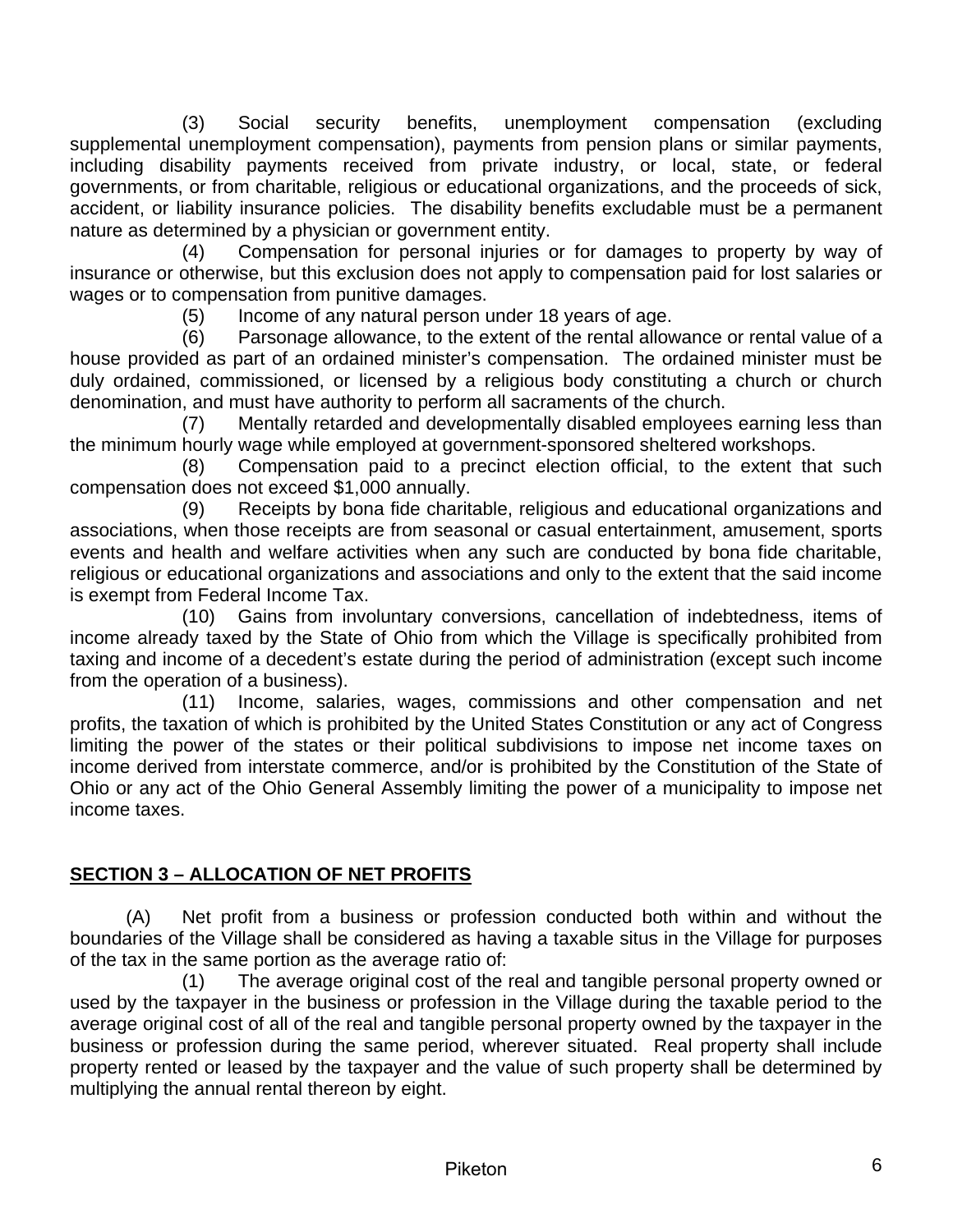<span id="page-6-0"></span>(2) Wages, salaries, and other compensation paid during the taxable period to persons employed in the business or profession for services performed in the Village to wages, salaries, and other compensation paid during the same period to persons employed in the business or profession, wherever their services are performed. Wages, salaries, and other compensation shall be included to the extent that they represent qualifying wages.

(3) Gross receipts of the business or profession from sales made and services performed during the taxable period in the Village to gross receipts of the business or profession during the same period from sales and services, wherever made or performed.

(B) In the event that the allocation formula in Section 5(A) does not produce an equitable result another basis (including books and records) may, under uniform regulations, be substituted so as to produce such result.

(C) As used in this ordinance, sales made in the Village mean:

(1) All sales of tangible personal property which is delivered within the Village regardless of where title passes if shipped or delivered from a stock of goods within the Village.

(2) All sales of tangible personal property which is delivered within the Village regardless of where title passes even though transported from a point outside the Village if the taxpayer is regularly engaged through is own employees in the solicitation or promotion of sales within the Village the sales result from such solicitation or promotion.

(3) All sales of tangible personal property which is shipped from a place within the Village to purchasers outside the Village regardless of where title passes if the taxpayer is not through its own employees, regularly engaged in the solicitation or promotion of sales at the area where delivery is made.

# **SECTION 4 – LEVY OF TAX**

(A) The income tax at the rate of 1% shall be levied, collected and paid with respect to the income, qualifying wages, commissions and other compensation earned on and/or after September 1, 2005 and with respect to the net profits of businesses, professions or other activities earned on and/or after September 1, 2005. Where the fiscal year of the business, profession or other activity differs from the calendar year, the tax at the rate of 1% shall be applied to that part of the net profits for the portion of the fiscal year occurring on and**/**or after September 1, 2005.

(B) Where the fiscal year of business, profession or other activity is other than a calendar year, in computing the tax for the taxable year that includes September 1, 2005, the profits of such taxpayer shall be determined by dividing the annual profits by 12 and then multiplying the quotient by the number of months of the fiscal year between September 1, 2005, and the end of the fiscal year.

# **SECTION 5 – RETURN AND PAYMENT OF TAX**

(A) Each taxpayer who engages in business, or whose income, salaries, qualifying wages, commissions and other compensation are subject to the tax imposed by this ordinance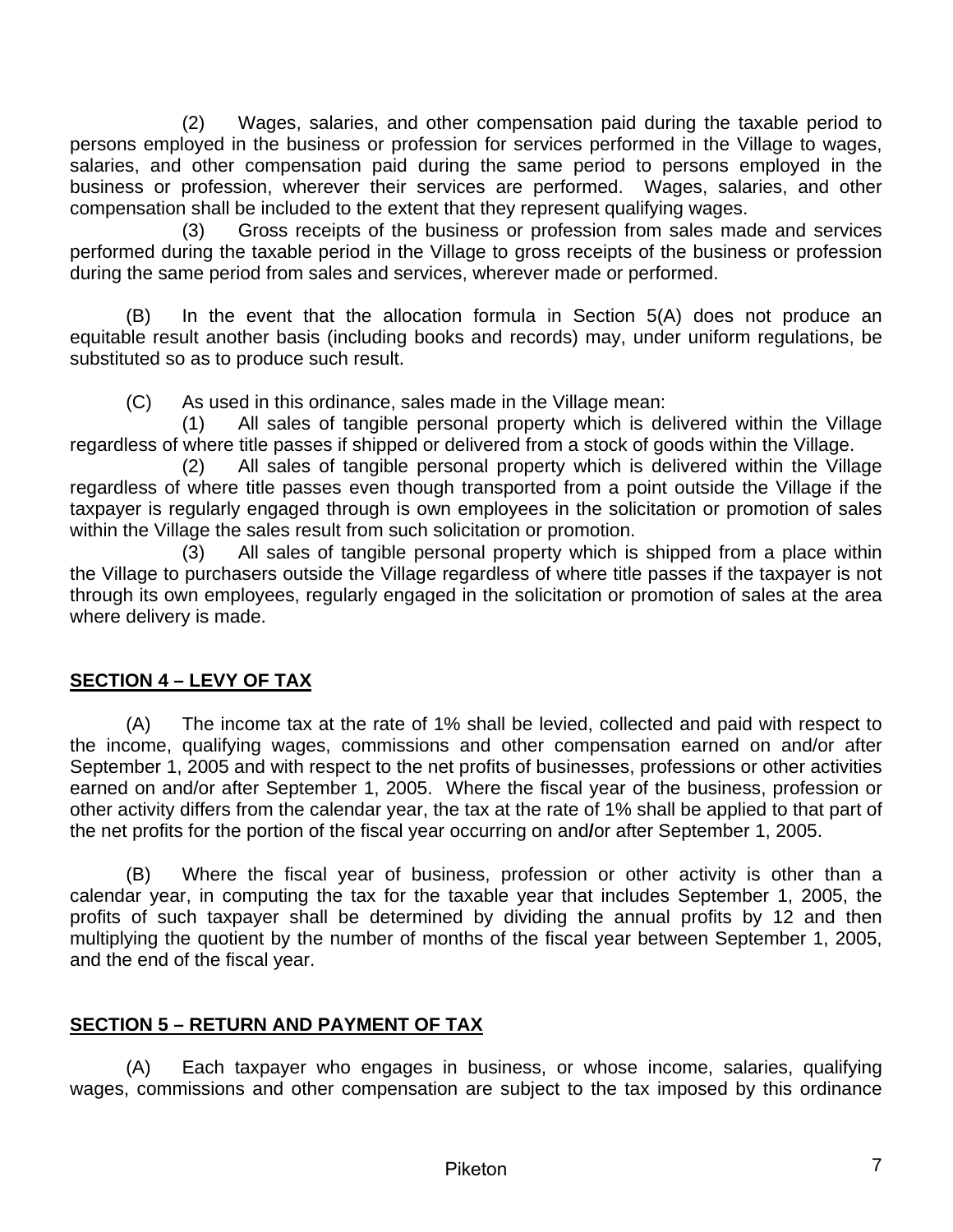shall, whether or not a tax be due thereon, make and file a return on or before April 15 of each year, or if the return is made for a fiscal year or other period different from the calendar year, the return shall be made on or before the 15<sup>th</sup> day of the fourth month after the close of said fiscal year or other period. The return shall be filed with the Clerk-Treasurer on a form furnished by or obtainable from the Clerk-Treasurer, or on an acceptable generic form as defined in this ordinance, setting forth:

(1) The aggregate amount of income, salaries, wages, commissions and other compensation earned and/or net profits earned and/or gross income from such business less allowable expenses in the acquisition of such gross income earned during the preceding year and subject to the tax, together with such other pertinent information as the Clerk-Treasurer may require.

profits.

(2) The amount of the tax imposed by this ordinance on such earnings and

(3) Such other pertinent statements, information returns, or other information as the Administrator may require, including but not limited to copies of all W-2 forms, 1099 Miscellaneous Income Forms, page one of form 1040, Page One and Two of Form 1120, 1120S (including (K-1), 2106, 1065, Schedule C (including cost of goods manufactured and/or sold), Schedule E, schedule F and any other Federal Schedules if applicable.

 (4) Expenses reported in accordance with federal guidelines for federal form 2106 (Including the requirement that they equal at least 2% of taxable income) are deductible, but are subject to review and audit by the Village's Income Tax Office. The 2106 expenses must be apportioned to municipalities in the same manner to which the related income is apportioned.

(B) The net loss from an unincorporated business activity may not be used to offset income, qualifying wages, commissions or other compensation. However, if a taxpayer is engaged in two or more taxable business activities to be included in the same return, the net loss of one unincorporated business activity (except any portion of a loss separately reportable for municipal tax purposes to another taxing entity) may be used to offset the profits of another for purposes of arriving at overall net profits.

(C) If a net operating loss has been sustained in any taxable year such losses may not be carried forward or backward to any other taxable year.

(D) Consolidated Returns.

(1) Any affiliated group, which files a consolidated return for federal income tax purposes pursuant to Section 1501 of the Internal Revenue Code, may file a consolidated return with the Village of Piketon. However, one the affiliated group has elected to file a consolidated return or a separate return with the Village of Piketon, the affiliated group may not change their method of filing in any subsequent tax year without written approval from the Village of Piketon.

(2) In the case of a corporation that carried on transactions with its stockholders or with other corporations related by stock ownership, interlocking directorates or some other method, the Tax Commissioner shall require such information, in addition to the return hereinafter provided for, as he may deem necessary to ascertain whether net profits are properly allocated to the Village. If the Commissioner finds net profits are not properly allocated to the Village by reason of transactions with stockholders or with other corporations related by stock ownership, interlocking directorates or some other method, he may require the filing of a consolidated return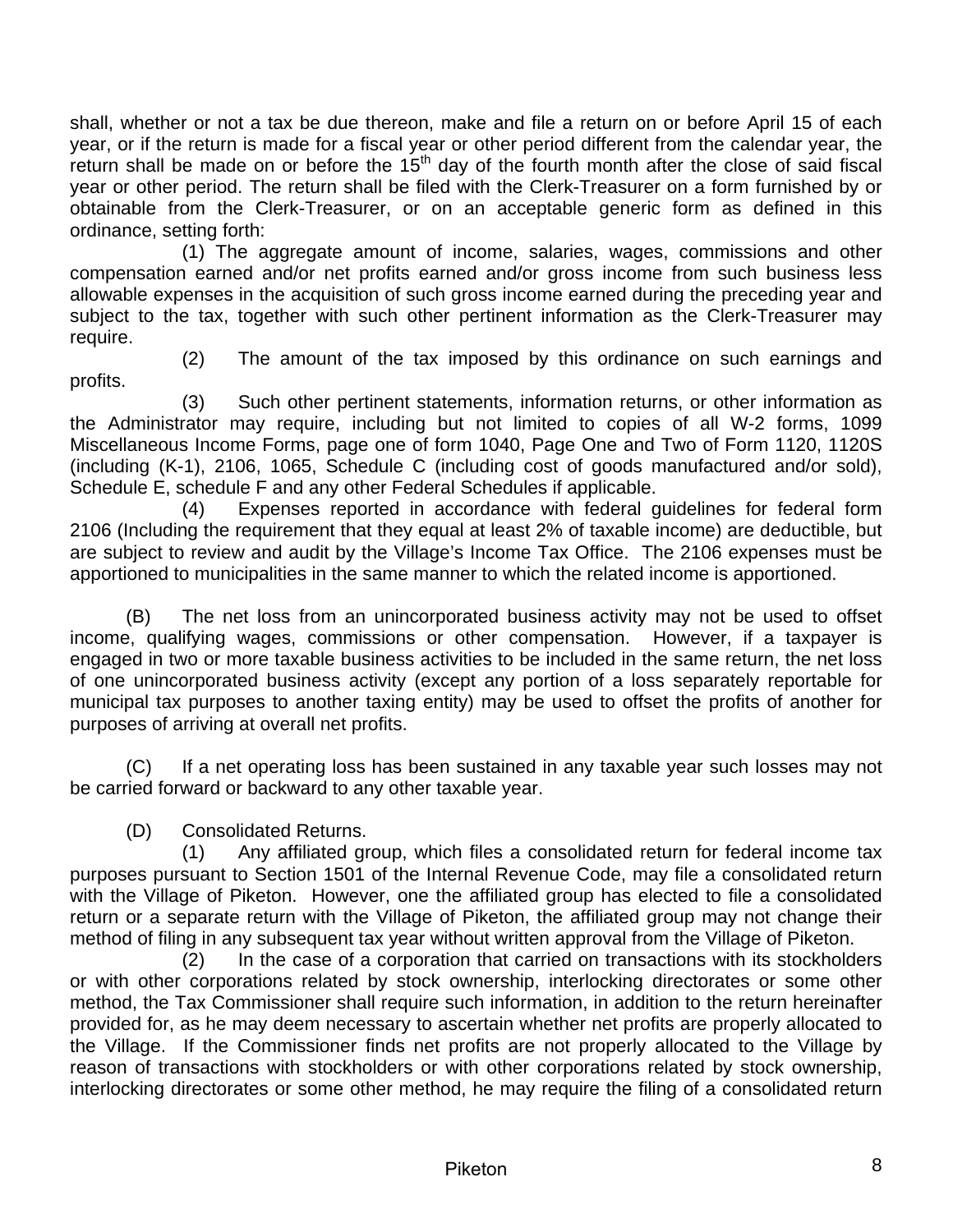or adjust such transactions so as to produce a fair and proper allocation of net profits to the Village.

(E) The taxpayer making a return shall, at the time of the filing thereof, pay to the Clerk-Treasurer the amount of taxes shown as due thereon; provided, however, that where any portion of the tax so due shall have been deducted at the source pursuant to the provisions of Section 7, or where any portion of said tax has been paid by the taxpayer pursuant to the provisions of Section 8, or where on income tax has been paid to another municipality, credit for the amount so paid in accordance with Section 12 hereof, shall be deducted from the amount shown to be due and only the balance, if any, shall be due and payable at the time of filing said return.

(F) A taxpayer who has overpaid his income tax in any taxable year may request a refund provided, however, there is no other tax liability due the Village and provided, further, that no amount of less than \$1 will be refunded or collected.

(G) A husband and wife in any taxable year may elect to file separate or joint returns.

(H) Retirees having no taxable income for municipal income tax purposes may file, with the Clerk-Treasurer, a written request for exemption from these filing requirements, and shall be exempt if the request is granted by the Clerk-Treasurer. Such exemption shall be in effect until such time as the retiree receives income taxable for municipal income tax purposes, at which time the retiree shall be required to comply with all applicable provisions of this ordinance.

When the last day for filing a return falls upon a Saturday, Sunday or federal holiday, the taxpayer shall be permitted to file on or before the first business day following the Saturday, Sunday or federal holiday without penalty.

(J) Any business, profession, association or corporation reporting a net loss is subject to the filing requirements of this ordinance.

(K) The failure of any employer, taxpayer or person to receive or procure a return, declaration, or other required form shall not excuse him from filing any information return, tax return, declaration, or other required form, or from paying the tax.

(L) The officer or employee of such employer having control or supervision or charged with the responsibility of filing the return and making the payment, shall be personally liable for failure to file the return or pay the tax, penalties, or interest due as required herein. The dissolution, bankruptcy or reorganization of any such employer does not discharge an officer's or employee's liability for a prior failure of such business to file the return or pay taxes, penalties, or interest due.

(M) Extensions for filing.

The Clerk-Treasurer shall have the authority to extend the time for filing of the annual return provided the request of the taxpayer for extension is made in writing and received on or before the original due date of the return. The extended due date shall be the last day of the month to which the due date of the federal income tax return has been extended, if the extension is filed through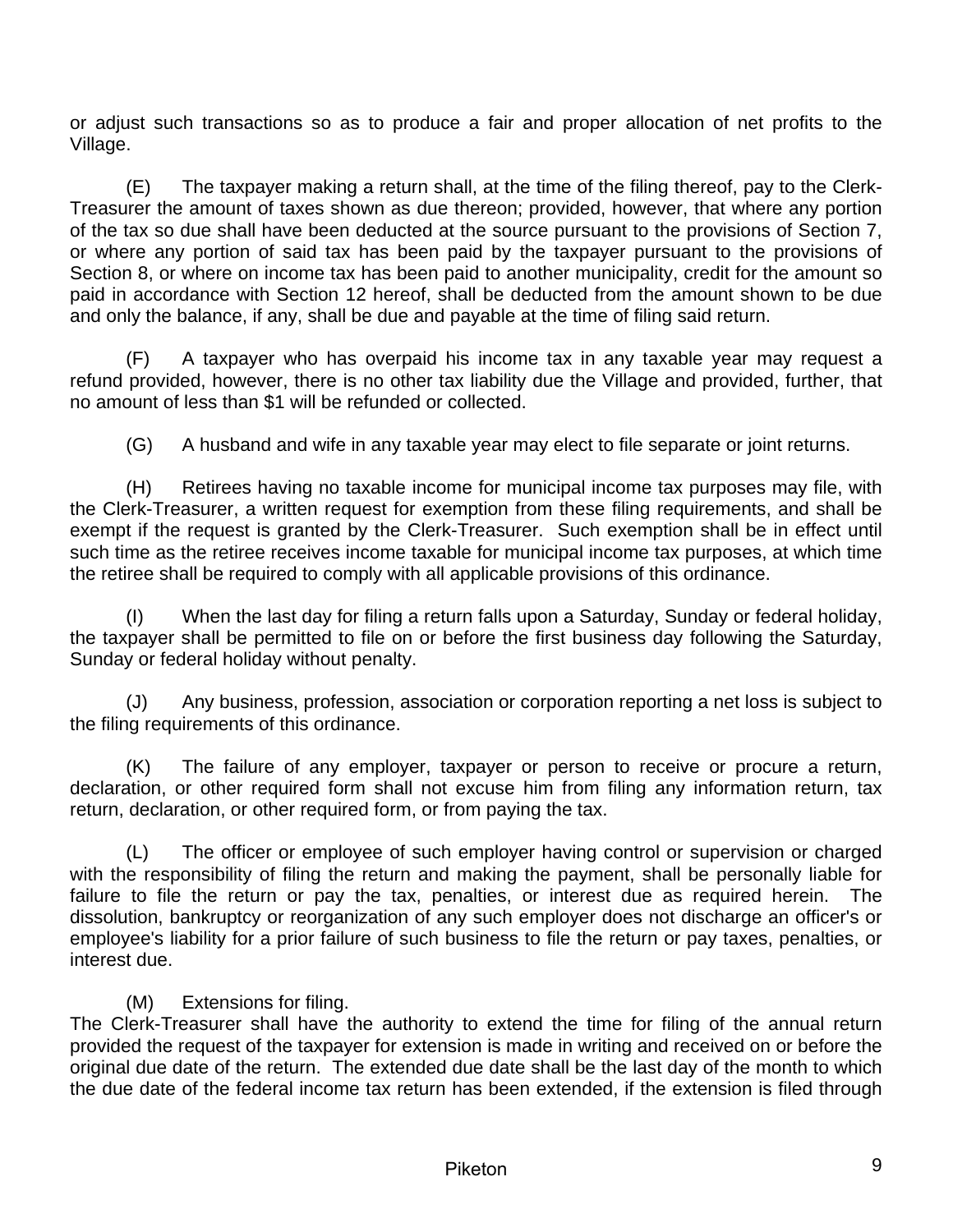<span id="page-9-0"></span>the Ohio Business Gateway. If not filed through the Ohio Business gateway the extended due date is the last day of the month following the month to which the due date of the federal income tax return has been extended. The Clerk-Treasurer may require a tentative return, accompanied by payment of the amount of tax shown to be due thereon on or before the original due date. No penalty shall be assessed, in those cases in which the return is filed and the final tax paid within the period as extended. The extension request may be made by filing a copy of the taxpayer's request for a federal filing extension, or by filing a written request. The Village of Piketon Clerk-Treasurer may deny the extension if the taxpayer fails to file the request timely, fails to file a copy of the federal extension request, or if the taxpayer's income tax account with the Village of Piketon is delinquent in any way.

## **SECTION 6 – AMENDED RETURN AND REFUNDS FOR OVERPAYMENT**

(A) Where an amended return must be filed in order to report additional income and pay any additional tax due, or claim a refund of tax overpaid, subject to the requirements and/or limitations contained in Section 5(E), such amended return shall be on a form obtainable on request from the Clerk-Treasurer. A taxpayer may not change the method of accounting (i.e., cash or accrual) or apportionment of net profits after the due date for filing the original return.

(B) Within three months from the final determination of any federal tax liability affecting the taxpayer's Village tax liability, such taxpayer shall make and file an amended Village return showing income subject tot the Village tax based upon such final determination of federal tax liability, and pay any additional tax shown die thereon or make a claim for refund of any overpayment.

(C) No refund shall be allowed unless a written request is presented to the Clerk-Treasurer within three years of the date the taxes were due or payment was made, whichever is later.

# **SECTION 7 – COLLECTION AT SOURCE**

(A) Each employer within or doing business within the Village shall deduct at the time of payment of such salaries, wages, commissions or other compensation, the tax of 1% of the income, salaries, qualifying wages, commissions or other compensation due by the employer to said employee and shall, on or before the last day of the month following the close of each calendar quarter, make a return showing the amount of taxes deducted and a record of payments showing that all taxes deducted during the quarter have been paid to the Village in accordance with the payment schedule prescribed by divisions (B)(1), (2), and (3) of this Section.

(B) Employers shall pay to the Clerk-Treasurer all income taxes withheld or required to be deducted and withheld on either a semi-monthly, monthly or quarterly basis depending on the amount of taxes involved according to the following payment schedule:

(1) Monthly payments of taxes withheld shall be made by en employer if municipal income taxes withheld in the previous tax year averaged three hundred dollars (\$300)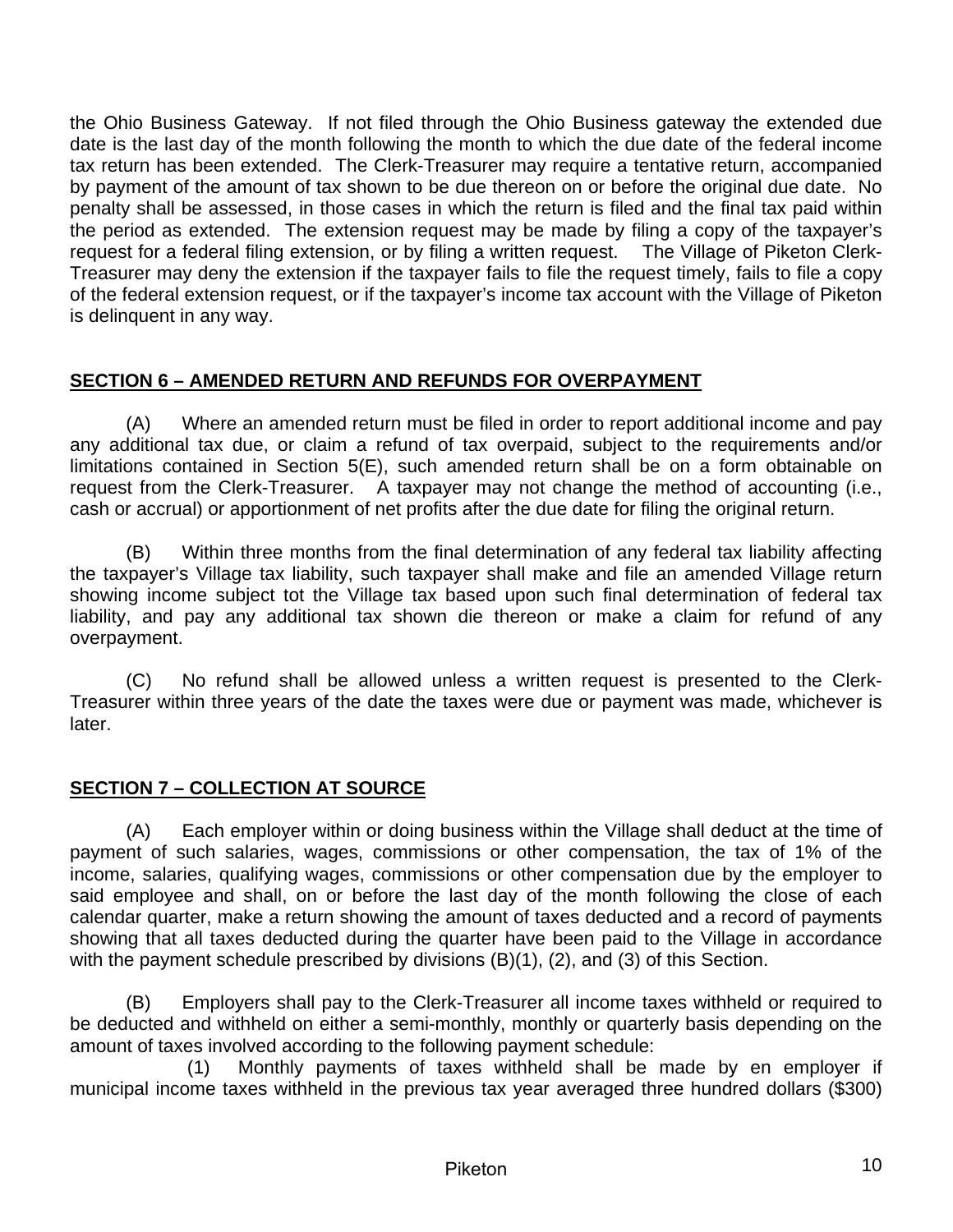per month or more. Such payments shall be paid to the Village within 15 days after the close of each calendar month. Those employers permitted to make quarterly deposits shall submit payment of the withheld tax at the end of the month following the end of each calendar quarter.

(2) Once an employer is required to deposit withheld tax on a monthly basis, the employer shall continue to do unless and until permission is given by the Clerk-Treasurer to submit quarterly payments.

(3) For the time period ending December 31, 2006, An employer shall initially submit quarterly payments of withheld tax. However, if during any calendar quarter prior to December 31, 2006, an employer withholds tax for Piketon in excess of nine hundred dollars (\$900) the employer shall then begin submitting payments on a monthly basis.

(C) The employer shall be liable for the payment of the tax required to be deducted and withheld, whether or not such taxes have in fact been withheld. Every employer or officer of a corporation is deemed to be a trustee for this Village in collecting and holding the tax required under the ordinance to be withheld and the funds so collected by such withholding are deemed to be trust funds.

(D) The employer shall made and file a return on a form furnished by the Clerk-Treasurer, showing the amount of tax deducted by the employer from the income, salaries, qualifying wages, commissions or other compensation of any employee and paid by the employer to the Clerk-Treasurer.

(E) Each employer on or before January 31, unless written request for 30 days extension is made to and granted by the Clerk-Treasurer, following any calendar year in which such deductions have been made, or should have been made by such employer, shall file with the Clerk-Treasurer an information return (Piketon village Withholding Statement of Wages Paid, and Piketon village Income Tax Withheld), for each employee from whom income tax has been or should have been withheld showing the name and address of the employee, the social security number, the total amount of income, salaries, qualifying wages, commissions and other compensation paid the employee during the year, and the amount of Village income tax withheld from each employee.

(F) The officer and/or employee of such employer having control or supervision or charged with the responsibility of withholding the tax, filing the return, and/or making the payment shall be personally liable for failure to withhold the tax, file the return, and/or pay the tax, penalties, or interest due as required herein. The dissolution, bankruptcy or reorganization of any such employer does not discharge an officer's or employee's liability for a prior failure of such business to withhold the tax, file the return and/or pay taxes, penalties, or interest due.

(G) All employers that provide any contractual service within the Village, and who employ subcontractors in conjunction with that service, shall provide the Village the names and addresses of the subcontractors. The subcontractors shall be responsible for all income tax employer requirements under this ordinance.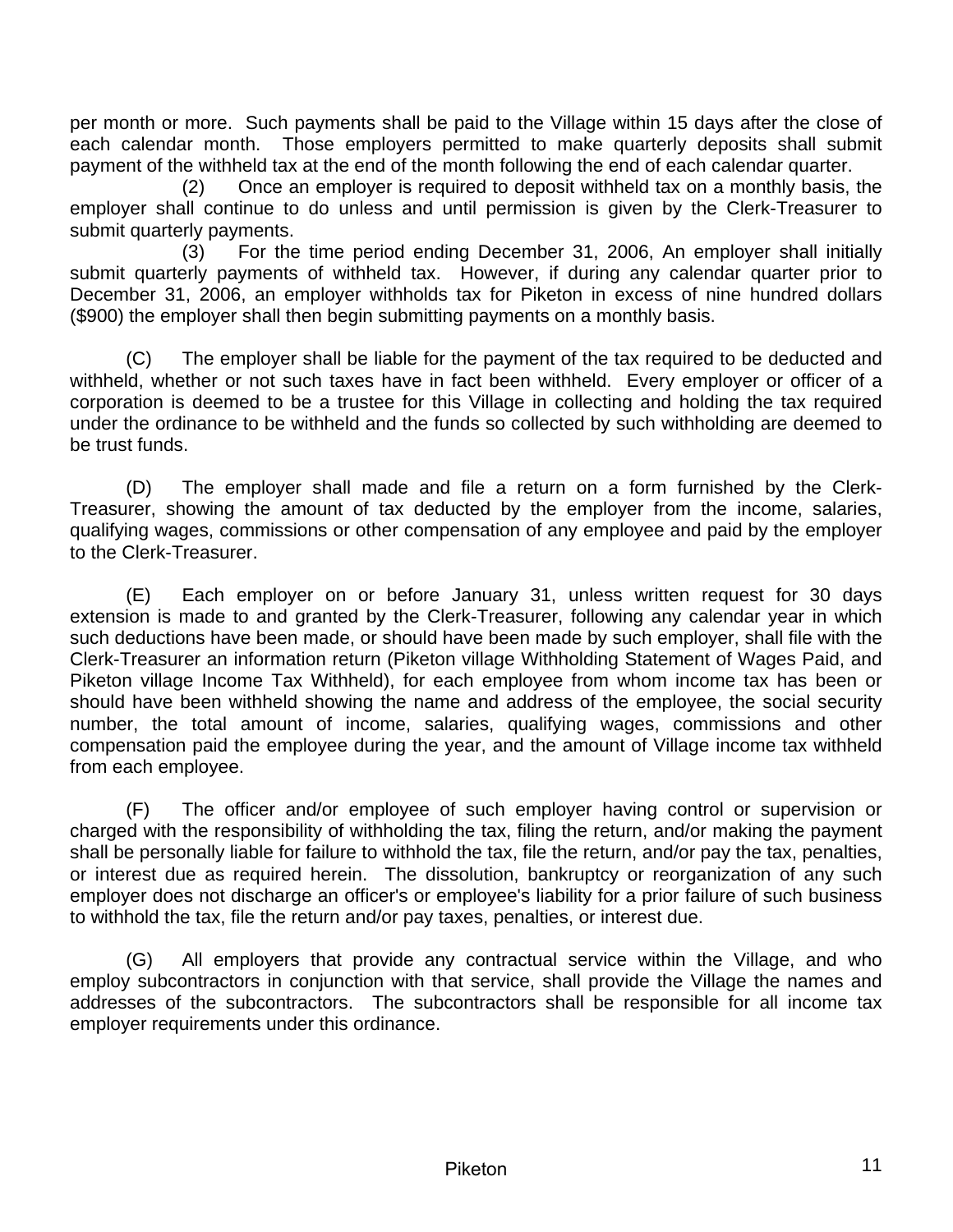#### <span id="page-11-0"></span>**SECTION 8 – DECLARATIONS**

(A) Every person who anticipates any taxable income which is not subject to Section 7 and/or from which tax will not be fully withheld, or who engages in any business, profession, enterprise or activity subject to the tax imposed by Section 2 (C) and (D), shall, if the net estimated tax due after the deduction for allowable credits is one hundred dollars (\$100.00) or more, file a declaration setting forth such estimated income or the estimated profit or loss from such business activity together with the estimated tax due thereon, if any; provided, however, if a person's income is wholly from income, qualifying wages, salaries, commissions or other compensation from which the tax will be withheld and remitted to the Village in accordance with Section 7, such person need not file a declaration.

(B) Such declaration shall be filed on or before April 15 of each year during the life of this ordinance, or for fiscal year filers on or before the fifteenth day of the fourth month after the beginning of each fiscal year or period.

(C) Such declaration shall be filed upon a form furnished by or obtainable from the Clerk-Treasurer, or on an acceptable generic form as defined in this ordinance, provided, however, credit shall be taken for the Village tax to be withheld from any portion of such income. In accordance with the provisions of Section 13 of this ordinance, credit may be taken for tax to be paid or to be withheld and remitted to another taxing municipality.

(D) The original declaration (or any subsequent amendment thereof) may be increased or decreased on or before any subsequent quarterly payment day as provided for herein.

(E) (1) Such declarations of estimated tax to be paid the Village by taxpayers who are individuals shall be accompanied by a payment of at least one-fourth the estimated tax required to be paid by this section, and at least a similar amount shall be paid on or before the last day of the seventh, tenth and thirteenth months after the beginning of the taxable year; provided, however, that in case an amended declaration has been filed, the unpaid balance shown due thereon shall be paid in equal installments on or before the remaining payment dates.

(2) Estimated tax to be paid the Village by taxpayers who are corporations and associations shall be accompanied by a payment of at least one-fourth the estimated tax required to be paid by this section, and at least a similar amount shall be paid on or before the fifteenth day of the sixth, ninth, and twelfth month of the taxable year. Provided, however, that in case an amended declaration has been filed, the unpaid balance shown due thereon shall be paid in equal installments on or before the remaining payment dates.

(F) No penalties or interest shall be assessed, for not filing a declaration, on any resident taxpayer who was not domiciled in the Village on the first day of January in the year in which they became subject to estimated payments, nor shall penalties or interest be assessed on estimated payments if the taxpayer has remitted an amount equal to one hundred percent of the previous year's tax liability, provided that the previous year reflected a twelve-month period and the taxpayer filed a return for that year, nor shall penalties or interest be assessed on estimated payments if the taxpayer has remitted an amount equal to ninety percent of the final tax liability for the tax year due on or before April  $15<sup>th</sup>$  of the current year.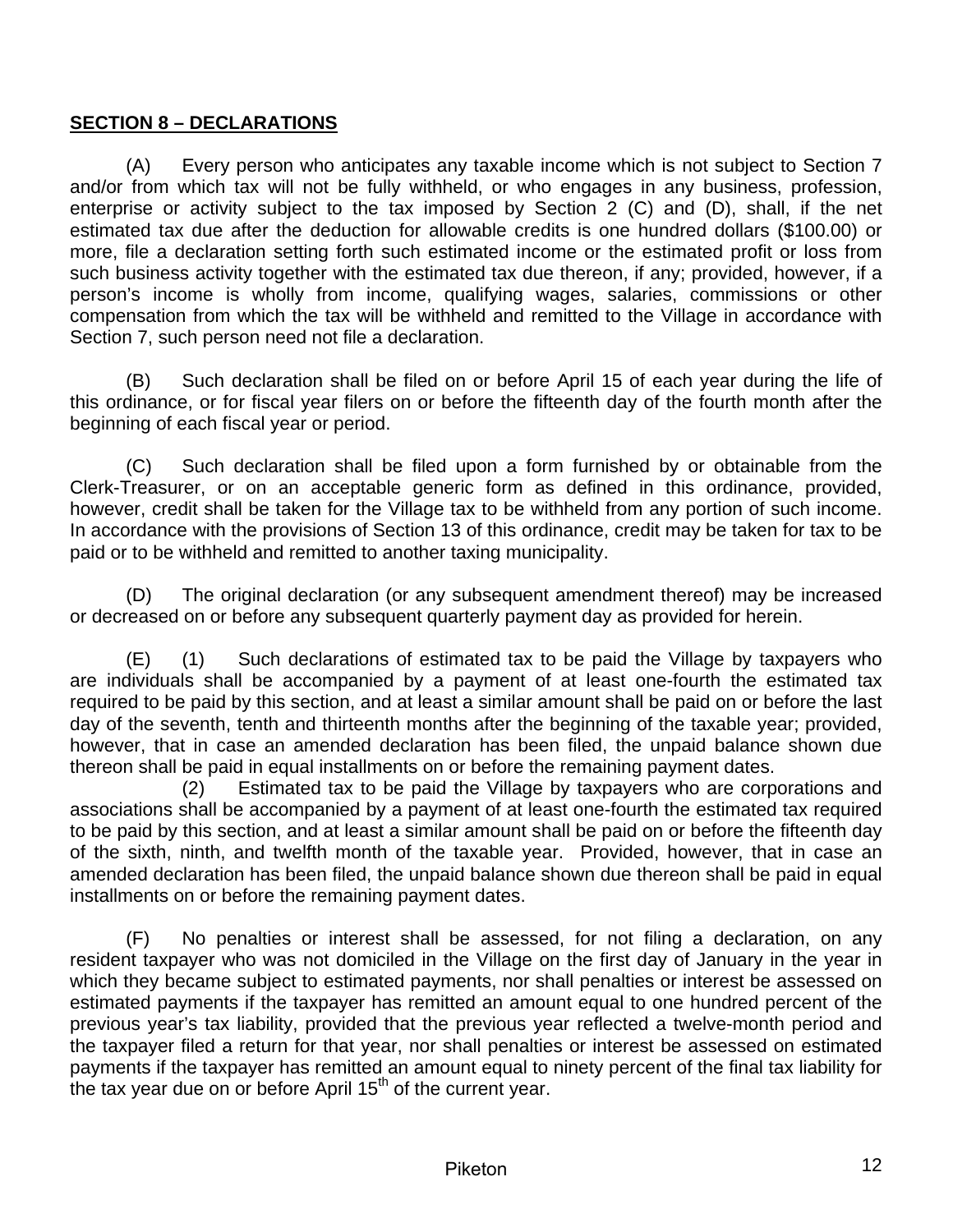## <span id="page-12-0"></span>**SECTION 9 – DUTIES OF THE CLERK-TREASURER**

(A) It shall be the duty of the Clerk-Treasurer to receive the tax imposed by this ordinance from the Clerk-Treasurer, and it shall also be her/his duty to keep an accurate record showing the payment received from the Clerk-Treasurer and the date of payment.

(B) It shall be the duty of the Clerk-Treasurer to deposit the tax payments into the proper funds.

## **SECTION 10 – DUTIES AND INVESTIGATIVE POWERS OF THE CLERK-TREASURER**

(A) The Clerk-Treasurer shall collect and receive the tax imposed by this ordinance in the manner prescribed herein, to keep accurate records thereof and to record daily all moneys so received.

(B) The Clerk-Treasurer shall enforce payment of all taxes due the Village hereunder, to keep accurate records for a period of not less than six years showing the amount due from each taxpayer required to file a declaration and/or make any return, including taxes withheld and to show the dates and amounts of payments thereof.

(C) The Clerk-Treasurer is hereby charged with the administration and enforcement of the provisions of this ordinance and he is hereby empowered to adopt and promulgate and to enforce rules and regulations relating to any matter or thing pertaining to the administration and enforcement of the provisions of this ordinance, including provisions for the re-examination and correction of returns and payments. Taxpayers are hereby required to comply with said rules and regulations.

(D) In any case where a taxpayer has failed to file a return or failed to pay the tax due on a return or has filed a return which does not show the proper amount of tax due, the Clerk-Treasurer may determine the amount of tax appearing to be due the Village from the taxpayer and shall send to such taxpayer a written statement showing the amount of tax so determined, together with interest and penalties thereon, if any. Such determination may be modified or amended based upon information or data subsequently secured by or made available to the Administrator. If the taxpayer fails to respond to the assessment within 30 days, the tax, penalties, and interest assessed shall become due and collectible as are other unpaid taxes.

(E) The Clerk-Treasurer or any authorized employee, is hereby authorized to examine the books, papers, records and federal income tax returns of any employer or of any taxpayer or person subject to, or who the Clerk-Treasurer believes is subject to, the provisions of this ordinance for the purposes of verifying the accuracy of any return made, or, if not return was made, to ascertain the tax due under this ordinance, and every such employer, supposed employer, taxpayer or supposed taxpayer is hereby directed and required to furnish within ten (10) calendar days following a written request by the Clerk-Treasurer or his duly authorized agent or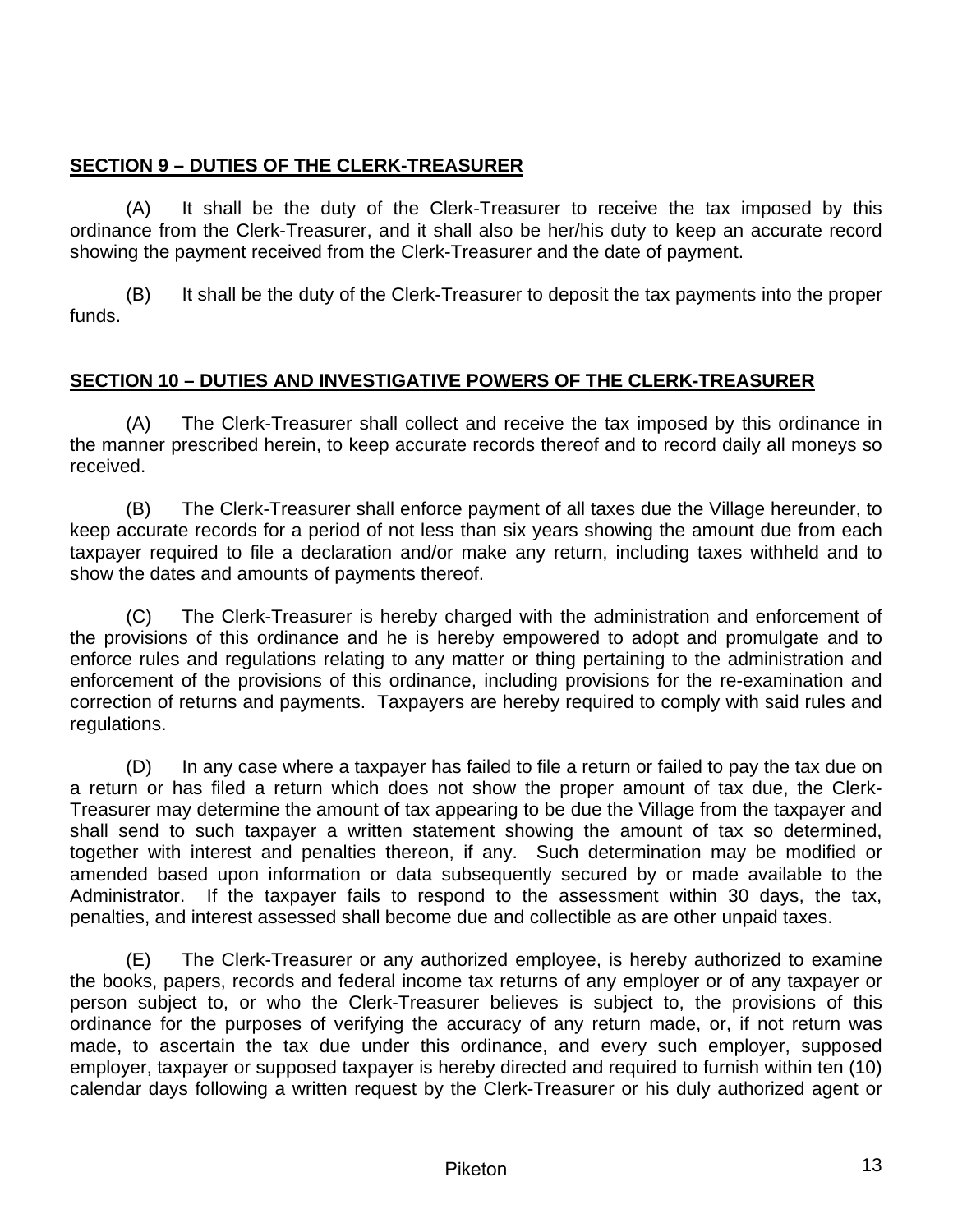<span id="page-13-0"></span>employee, at the reasonable time and place designated, the opportunity for making such examinations and investigations as are hereby authorized.

(F) The Clerk-Treasurer is hereby authorized to order any person presumed to have knowledge of the facts to appear before him and may examine such person, under oath, concerning any income which was or would have been returned for taxation or any transaction tending to affect such income and for this purpose may compel the production of books, papers, records and federal and State income tax returns and the attendance of all persons before him, whether as parties or witnesses, whenever he believes such persons have knowledge of such income or information pertinent to such inquiry.

(G) No person upon written order shall fail to appear before the Clerk-Treasurer or his authorized employee on the date, time and place designated in the written order.

### **SECTION 11 – TAX INFORMATION CONFIDENTIAL**

Any information gained, as the result of any returns, investigations, hearings or verifications required or authorized by this ordinance shall be confidential except for official tax purposes, or except in accordance with proper judicial order. The Clerk-Treasurer or his delegate may furnish the State Tax Commissioner and Bureau of Internal Revenue, Treasury Department of the United States with copies of the returns filed. Any person divulging such information, except as hereinbefore authorized, shall be subject to the penalty provided in Section 19. In addition to the penalty provided in Section 19 any employee of the Village who violates the provisions hereof relative to the disclosure of confidential information shall be subject to immediate dismissal.

#### **SECTION 12 – COLLECTION OF UNPAID TAXES; REFUNDS FOR OVERPAYMENT**

(A) All taxes, including estimated payments, imposed by this ordinance shall be collectible, together with any interest and penalties thereon, by suit, as other debts of like amount are recoverable.

(B) All additional assessments shall be made and all legal actions to recover municipal income taxes and penalties and interest thereon shall be brought within three years after the tax was due or the return was filed, whichever is later. However, In the case of fraud, omission of 25% or more of income subject to this tax, or failure to file a return, all additional assessments shall be made and all prosecutions to recover Municipal income taxes and penalties and interest thereon shall be brought within six (6) years after the tax was due or the return was filed, whichever is later.

(C) Taxes erroneously paid shall not be refunded unless a claim for refund is made within three years from the date on which such payment was made or the return was due, or within three months after final determination of the Federal tax liability, whichever is later. However, the following shall apply regarding refunds of tax withheld from non-qualified deferred compensation plans (NDCP):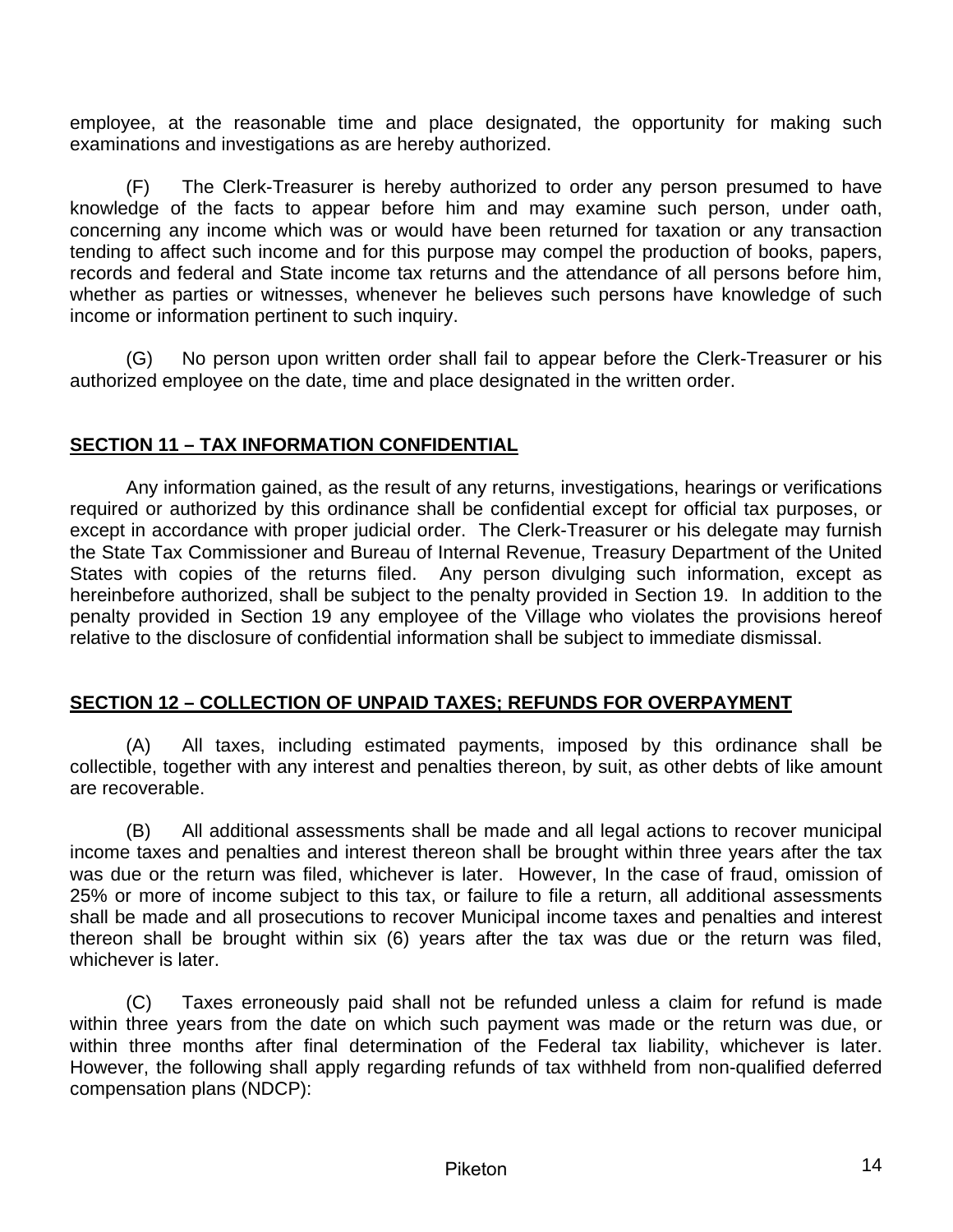<span id="page-14-0"></span>(1) A taxpayer may be eligible for a refund if the taxpayer has suffered a loss from a NDCP. The loss will be considered sustained only in the taxable year in which the taxpayer receives the final distribution of money and property pursuant to the NDCP. Full loss is sustained if no distribution of money and property will be made by the NDCP.

(2) A taxpayer who receives income as a result of payments from a NDCP, and that income is less than the amount of income deferred to the NDCP and upon which municipal tax was withheld, then a refund will be issued on the amount representing the difference between the deferred income that was taxed and the income received from the NDCP. If different tax rates applied to the tax years in which deferrals, a weighted average of the different tax rates will be used to compute the refund amount.

 (3) Refunds shall be allowed only if the loss is attributable to the bankruptcy of the employer who had established the NDCP, or the employee's failure or inability to satisfy all of the employer's terms and conditions necessary to receive the nonqualified compensation.

(D) Income tax that has been deposited with The Village, but should have been deposited with another municipality, is allowable by The Village as a refund but is subject to the three-year limitation on refunds. Income tax that should have been deposited with The Village, but was deposited with another municipality, shall be subject to recovery by The Village. The Village will allow a non-refundable credit for any amount owed The Village that is in excess of the amount to be refunded by the other municipality, as long as the tax rate of the other municipality is the same or higher than the Village tax rate. If the Village tax rate is higher, the tax representing the net difference of the rates is also subject to collection by The Village.

(E) The Clerk-Treasurer or his delegate is authorized to institute civil law suit to collect delinquent taxes due and owing the Village by virtue of the provisions of this ordinance. The Clerk-Treasurer or his delegate is authorized to waive penalties and interest and compromise tax liability and has the right to accept waiver of state statutes of limitations.

(F) Payments on delinquent amounts shall be applied in the following manner:

(1) To the taxes Due, then to interest due, then to penalties due for the oldest delinquent tax year.

(2) To unpaid taxes, interest, and penalties for any remaining tax years, in the order in which such delinquencies were incurred.

(3) To the taxpayer's current estimated tax liability.

# **SECTION 13 – CREDIT FOR TAX PAID TO ANOTHER MUNICIPALITY**

Every individual taxpayer who resides in the Village but who received net profits, income, qualifying wages, commissions or other compensation for work done or services performed or rendered outside of the Village, if it be made to appear that he has paid a municipal income tax on income on such net profits, income, qualifying wages, commissions or other compensation in another municipality, shall be allowed a credit against the tax imposed by this ordinance of the amount so paid by him or in his behalf to such other municipality. The credit shall not exceed onehalf percent (.5%) on such income earned in such other municipality or municipalities where such tax is paid.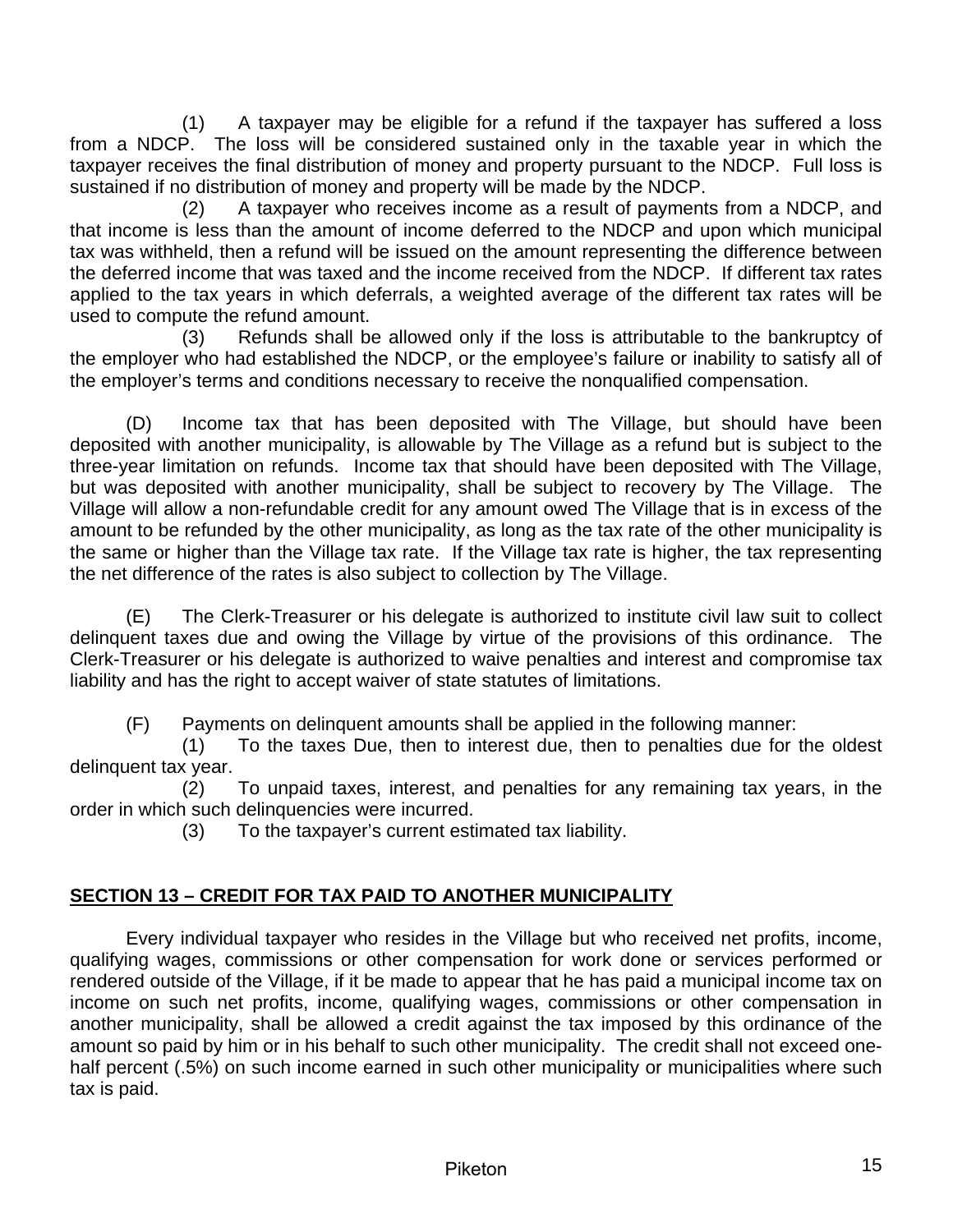# <span id="page-15-0"></span>**SECTION 14 - RESERVED FOR FUTURE USE**

#### **SECTION 15 – CONTRACT PROVISIONS**

No contract on behalf of the Village for works or improvements of the Village shall be binding or valid unless such contract contains the following provisions:

"Said hereby further agrees to withhold all Village income taxes due or payable under the provisions of Ordinance, Village of Piketon, for income, qualifying wages, salaries and commissions paid to its employees and further agrees that any of its subcontractors shall be required to agree to withhold any such Village income taxes due under the ordinance for services performed under this contract."

#### **SECTION 16 – INTEREST AND PENALTIES**

(A) All taxes imposed, including estimated payments, and all moneys withheld or required to be withheld by employers, under the provisions of this chapter and remaining unpaid after they become due shall bear interest at the rate of one percent (1%) per month or fraction of a month.

(B) In addition to interest as provided in subsection (A) hereof, penalties based on the unpaid tax are hereby imposed as follows:

(1) For failure to pay taxes, including estimated payments, when due, other than taxes withheld, one percent (1%) per month or fraction of a month, not to exceed 50 percent (50%) of the total tax due.

(2) For failure to remit taxes withheld from employees, ten percent per month or fraction of a month, not to exceed 100 percent (100%) of the total tax due, in addition to the tax withheld.

(C) In the case of a taxpayer who fails to file his or her return when due, and who is not otherwise exempt from the filing requirement, the Clerk-Treasurer may impose a penalty of fifty dollars (\$50.00) for the first offense and one hundred dollars (\$100.00) for each subsequent offense, in addition to any other penalties which may otherwise be imposed.

(D) A penalty shall not be assessed on an additional tax assessment made by the Administrator when a return has been filed in good faith and the tax paid thereon within the time prescribed by the Administrator; and provided further, that, in the absence of fraud, neither penalty nor interest shall be assessed on any additional tax assessment resulting form a federal audit, providing an amended return is filed, and the additional tax is paid within three months after final determination of the federal tax liability.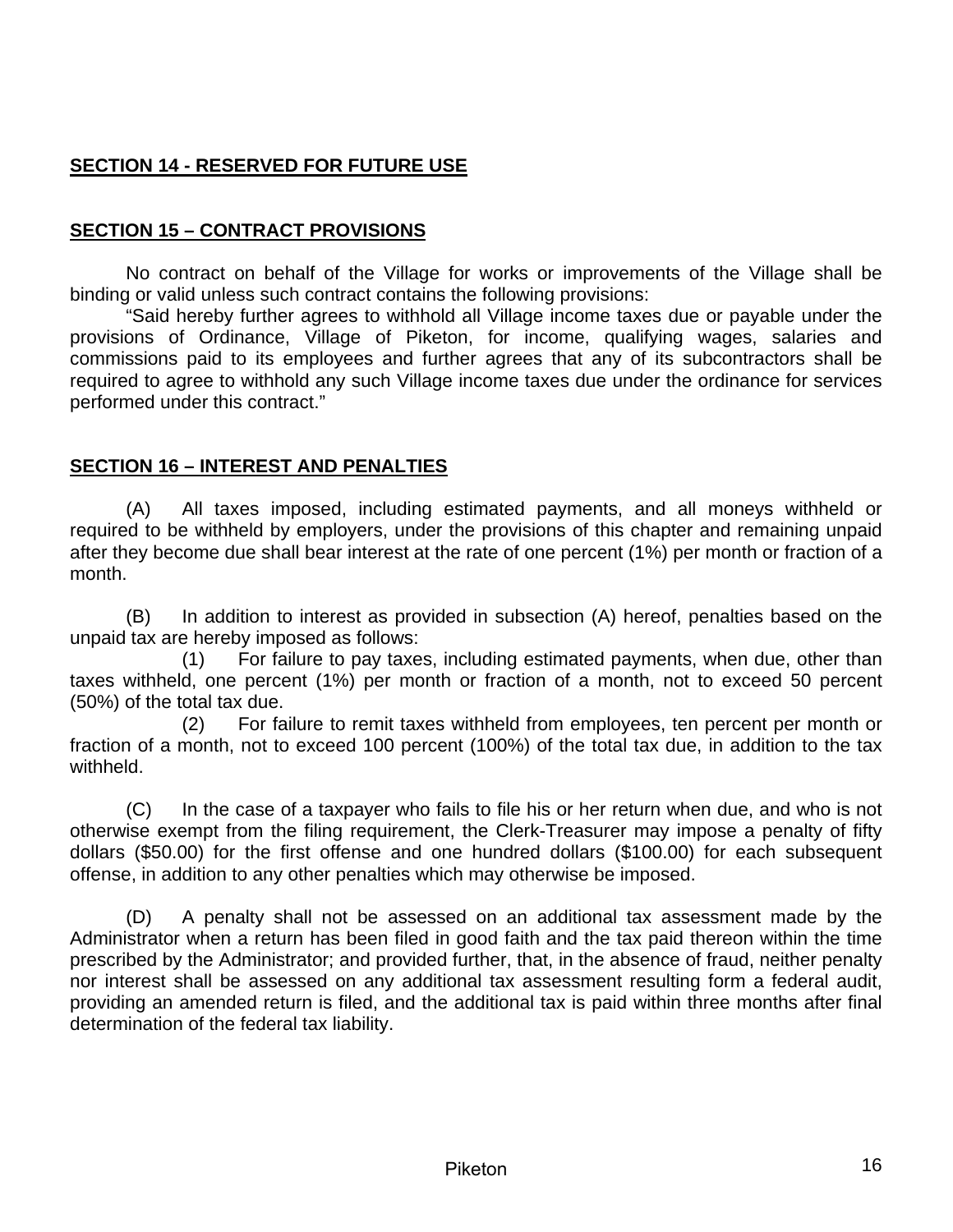## <span id="page-16-0"></span>**SECTION 17 – ALLOCATION OF FUNDS**

The funds collected under the provisions of this ordinance shall be applied for the following purpose and in the following order:

(A) Such part thereof as shall be necessary to defray all costs of collecting the taxes levied by this ordinance and enforcing the provisions hereof.

(B) Such part thereof as Council may appropriate to eliminate the fiscal emergency conditions.

(C) Such part thereof as Council may appropriate to the General Fund for purposes of paying the cost of general municipal operations.

(D) Such part thereof as Council may appropriate for the purpose of paying the cost of maintenance of equipment, and the purchase of new equipment, motorized or other.

(E) Such part thereof as the Council may appropriate for the purpose of paying the cost of the acquisition, construction, repair and/or maintenance of streets and/or other permanent improvements.

### **SECTION 18 – BOARD OF REVIEW**

(A) A Board of Review, consisting of three (3) electors of the Village, two to be appointed by the Mayor and the third to be selected by the two so appointed, is hereby created. No member shall be appointed to the Board of Review who holds other public office or appointment. The members of the Board of Review shall serve without pay. Effective January 1, 2006, the first Board member appointed by the Mayor shall serve a three year term, the second Board member appointed by the Mayor serve a two year term, and the Board member selected by the two so appointed shall serve a one year term. At the expiration of each term that begins January 1, 2006, each subsequent term shall be three years in length.

(B) A majority of the members of the Board of Review shall constitute a quorum. The Board of Review shall adopt its own procedural rules and shall keep a record of its transactions.

(C) Any person dissatisfied with any ruling or decision of the Clerk-Treasurer which is made under the authority conferred by this ordinance and who has filed the required returns or other documents pertaining to the contested issue may appeal therefrom to the Board of Review within thirty days from the announcement of such ruling or decision by the Clerk-Treasurer. The request shall be in writing and shall state why the decision should be deemed incorrect or unlawful. The Board of Review shall, on hearing, have jurisdiction to affirm, or reverse, or modify such ruling or decision, or any part thereof. The Board must schedule a hearing within ninety (90) calendar days of receiving the appeal. The Board must issue a written decision within ninety (90) days after the final hearing and send a notice of its decision by ordinary mail to the taxpayer within 15 days after issuing the decision.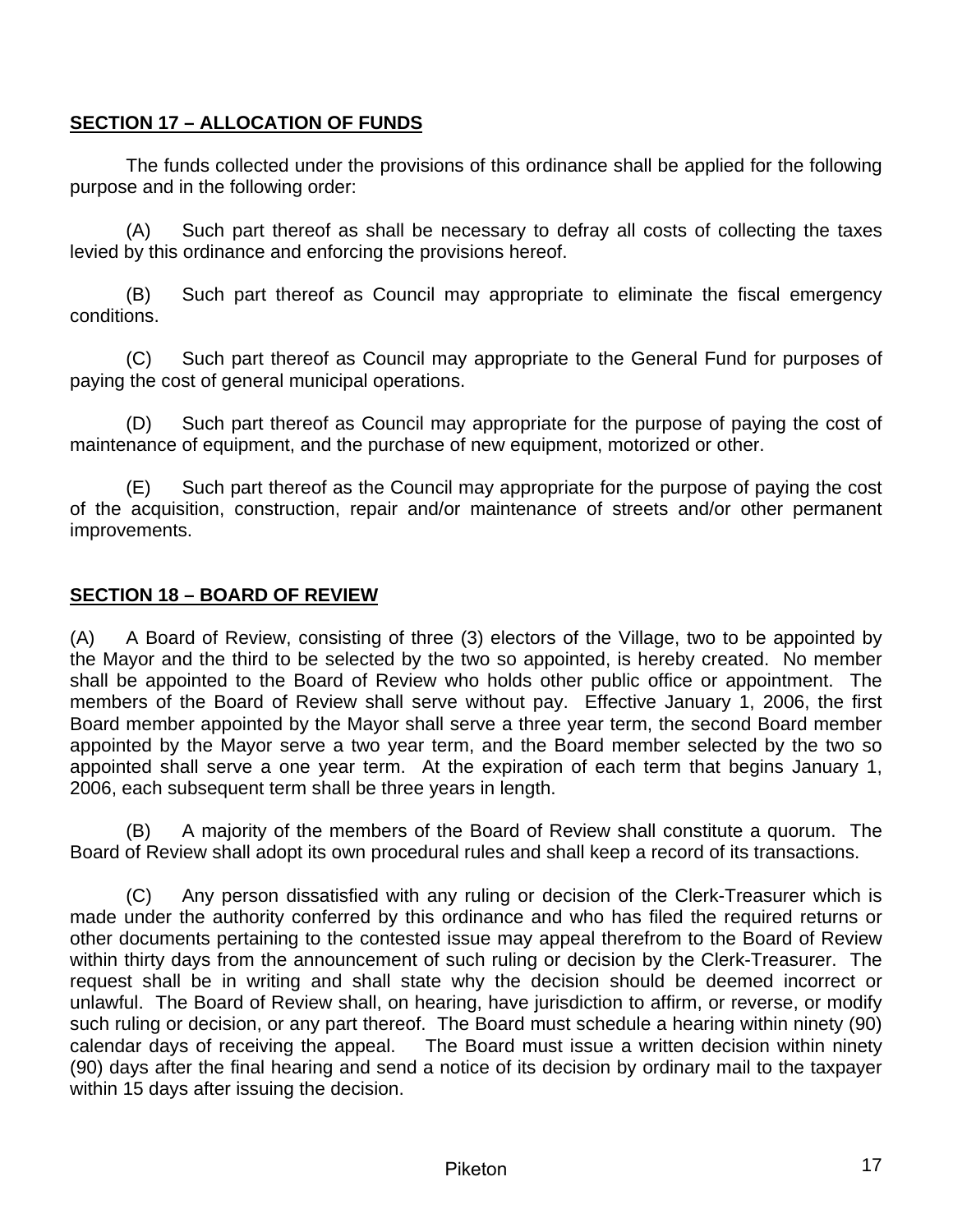<span id="page-17-0"></span>(D) Any person dissatisfied with any ruling or decision of the Board of Review may appeal therefrom to a court of competent jurisdiction within thirty calendar days from the announcement of such ruling or decision. For matters relating to tax years beginning on or after January 1, 2004, any ruling or decision of the Board of Appeal may be appealed to a court of competent jurisdiction or to the State Board of Tax Appeals.

(E) All hearings of the Board of Review shall be conducted privately and the provisions of Section 153. 11 hereof with reference to the confidential character of information required to be disclosed by this ordinance shall apply to such matters as may be heard before the Board of Review on appeal.

### **SECTION 19 – VIOLATIONS**

(A) No person subject to the provisions of this ordinance shall do any of the following:

(1) Fail, neglect or refuse to make and file any return or declaration required by this ordinance.

(2) Make any incomplete, false or fraudulent return.

(3) Fail, neglect or refuse to pay the tax, interest or penalty imposed by this ordinance.

(4) Fail, neglect or refuse to withhold the tax from employees or remit such withholdings to the Clerk-Treasurer.

(5) Refuse to permit the Clerk-Treasurer or any duly authorized agent or employee to examine the books, records, papers and Federal and State income tax returns relating to the income or net profits of a taxpayer.

(6) Fail to appear before the Clerk-Treasurer and to produce the books, records, papers or Federal and State income tax returns relating to the income or net profits of a taxpayer upon order or subpoena of the Clerk-Treasurer.

(7) Refuse to disclose to the Clerk-Treasurer any information with respect to the income or net profit of a taxpayer.

(8) Fail to comply with the provisions of this ordinance or any order or subpoena of the Clerk-Treasurer authorized hereby.

(9) Give to an employer false information as to the true name, correct social security number and residence address or promptly notify an employer of any change in residence address and date therefore.

(10) Fail to use ordinary diligence in maintaining proper records of employees' residence addresses, total wages paid and Village tax withheld, or to knowingly give the Clerk-Treasurer false information.

(11) Attempt to do anything whatsoever to avoid the payment of the whole or any part of the tax, penalties or interest imposed by this ordinance.

(B) Any person who violates any of the provisions of Section 19(a) above shall be subject to the penalties in Section 99.

(C) The failure of an employer or taxpayer to receive or procure a return or declaration form shall not excuse either one from making a return or declaration or paying the tax levied under this ordinance.